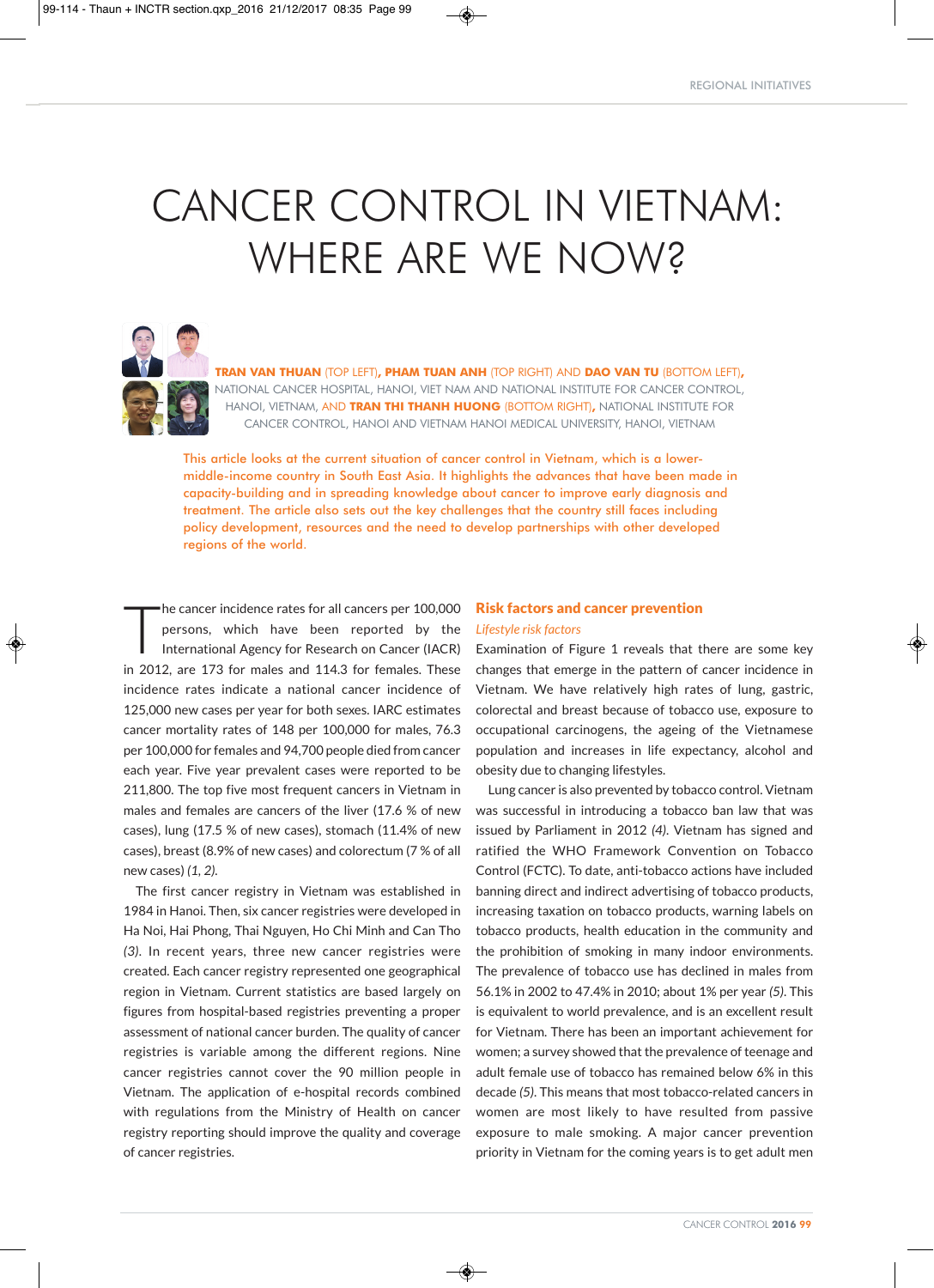

# to quit smoking.

A national survey on other cancer risk factors showed that among drinking men, 25% were drinking at a hazardous level (≥60gr alcohol/day), 80% of people were not eating enough fruit and vegetables, 29% of people were physically inactive, 10.9% of people had obesity, and salt consumption/person/day was 10–15 gr (2–3 times higher than what is recommended by the World Health Organization (WHO)) *(6)*.

## *Infections*

Figure 1 also revealed that cancers related to infection account for three of the six most common: liver, gastric and cervical cancers. Liver cancer is often causally associated with infection by the hepatitis B virus (HBV). Most newborn Vietnamese children are now being immunized against HBV. The increased availability and access to the HBV vaccine could offer significant opportunities to reduce liver cancer incidence and mortality in Vietnam in the coming decades. Cervical cancer is associated with infection by certain types of human papillomavirus (HPV). HPV vaccination is now being piloted. During 2008–2010, a GAVI programme provided HPV vaccination for 6,000 teenagers in some provinces *(7)*. Because of the high cost of vaccination against the HPV16 and 18, it is not a feasible national cancer control strategy at the moment. However, HPV vaccination will be mentioned in the national expanded immunization programme in the next few years.

# *Environmental factors*

Diet is associated with a reduced or increased risk of cancer. In Vietnam, diet, smoking and air pollution account for three of the four most common risk factors for chronic noncommunicable diseases (Fig. 2) *(6).* Compounds in foods may be carcinogenesis or have anticancer activity. Policies for the control of food safety, hygiene, as well as enironmental pollution, are continuing priorities for the next period.

# *Hereditary factors*

A correlation between hereditary factors and cancer is shown by various studies. In Vietnam, there are limited research capabilities for cancer molecular biology. The highest quality study is a multicentre one on lung cancer showing 60% of Vietnamese non-small cell lung cancer patients expose the EGFR mutation *(8)*. More study is needed in this field in Vietnam.

In conclusion, the progress on the primary prevention of



cancer in Vietnam in recent decades has been impressive, but there is still much to do and policies to implement as well as giving education to people and health-care providers about cancer prevention.

# Screening and early detection

Screening and early detection are shown to be effective in curing and improving survival from cancers. In a retrospective study on cancer stages at the five biggest cancer hospitals in Vietnam in 2009, the results showed that most of cancer patients came and were diagnosed at a late stage. Of newly diagnosed patients, there were respectively 87.8%, 86.9%, 84.3%, 67.8% and 49.5% with liver, stomach, lung, colorectal and breast cancer that presented with stages III and IV at diagnosis *(2)*.

During 2008–2015, a screening programme including cervical, breast, oral and colorectal cancers has been implemented with the support of the National Cancer Control Programme. As part of this programme, 100,000 women aged 30–54 were screened for cervical cancer and breast cancer, and 9,634 people were screened for oral and colorectal cancer during 2008–2010 *(9)*. However, breast and cervical cancer screening has only implemented in a few populations due to low levels of resource. The limitations of the screening programme is also lacking follow-up. With support from the International Atomic Energy Agency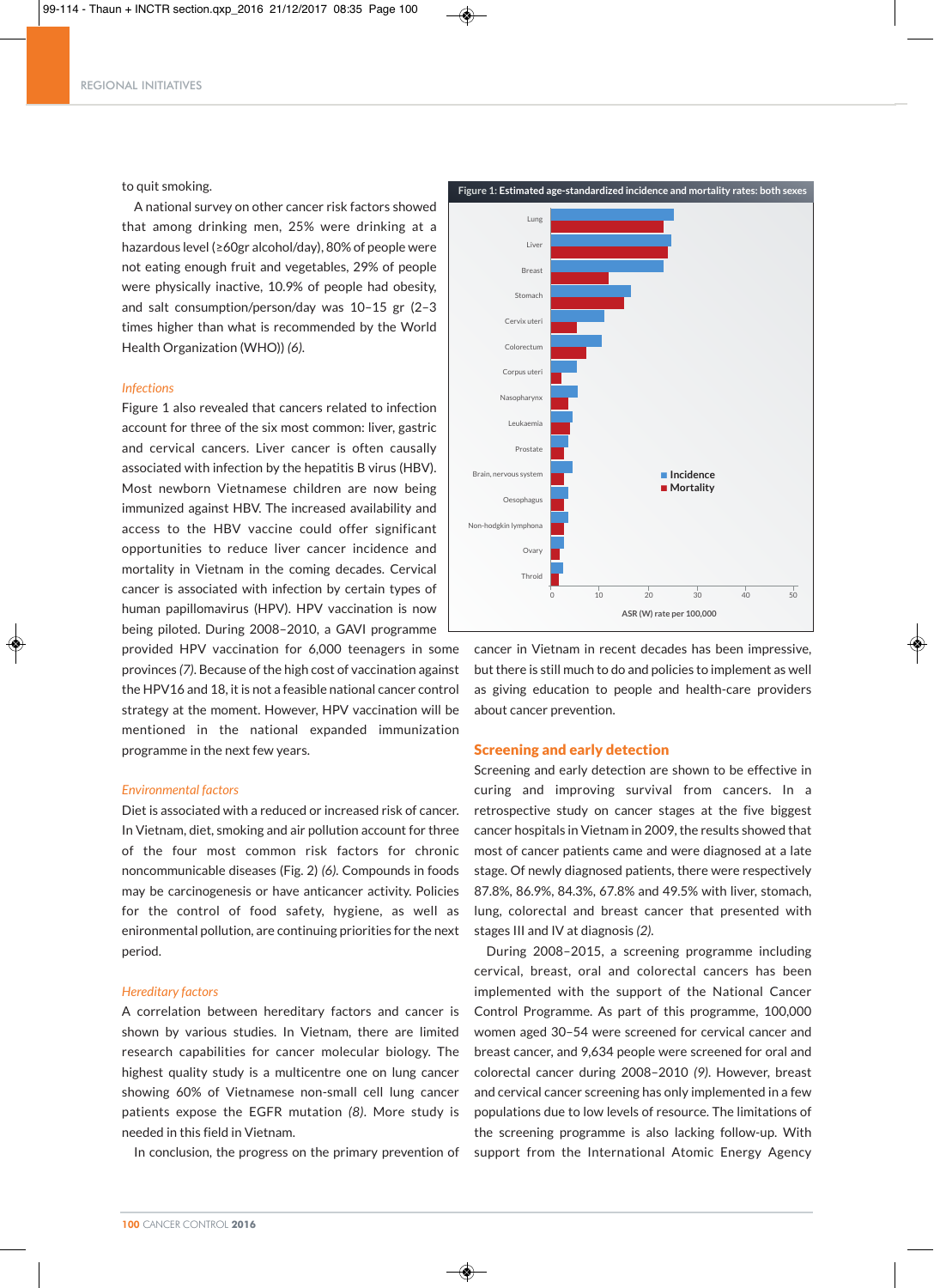

◈

(IAEA), during 2015–2016, 24,000 women in Hanoi and Can Tho were screened for cervical and breast cancer by applying breast cancer examination and VIA techniques. The procedure for following up is also tested. The cancer screening is set up and organized by a health-care team from the central or provincial hospital who come to the community. This is costly and difficult to do annually. Raising awareness of women in the community for regular check ups and improving the knowledge of health-care providers in primary care is also necessary. Choosing the appropriate techniques for screening in a low-middle-income country must be considered.

## *Knowledge, people's beliefs on cancer in the community*

The results from a study on 20,000 people across 20 provinces/cities in 2010 on their knowledge, beliefs and behaviours of people on cancer prevention showed that only 28.7% of people have a correct knowledge of cancer, and 48.3% of participants thought that surgery will make cancer patients die sooner *(10)*. That is why the main aims of the national cancer control programme is to increase to 70% the people in community who have a correct understanding of cancer prevention and that 100% of health-care staff working in provincial and district hospitals are trained on cancer prevention and early detection by 2017.

The majority of patients present with an advanced disease that is not curable. They are mostly from rural Vietnam, with little access to money and have limited education. The problem of late diagnosis is often due to a variety of factors, but these commonly include a lack of awareness of cancer signs, a lack of money to travel to a hospital and cover the costs of diagnosis and treatment, which thus leads many to seek traditional treatments instead. However, other research shows that even in urban areas there are still a number of barriers to overcome to improve cancer screening. There is a lack of encouragement from health-care system, hence people do not understand the role of cancer screening well enough and cancer screening is not included in health

insurance. This research also reveals people's knowledge on cancer warning signals is still low. The rate of people who knew more than four cancer warning signals was only 22.3%, and 19.7% of interviewees could not name any warning signal at all *(10)*. Therefore, in the near future, we will collaborate with the appropriate authorities in establishing a well-organized programme of public education to alert people to the early warning symptoms and signs of cancer and encourage those who have any of these warning signs to seek medical advice promptly.

# Treatment and diagnosis

◈

One of the significant problems in cancer diagnosis in Vietnam is the availability of a skilled pathologist in provincial cancer centres. Modern techniques for immune histochemistry and molecular analysis that will drive individual care are also accessible at only a few comprehensive cancer centres. A survey undertaken in 2010 of all 63 provincial hospitals for their capacity for cancer diagnosis and treatment revealed that nine of these 63 hospitals had no functioning pathology departments and that ten could not admit patients with cancer, which meant that they have to refer cancer patients to hospitals with oncology departments *(3)*. Even in specialized cancer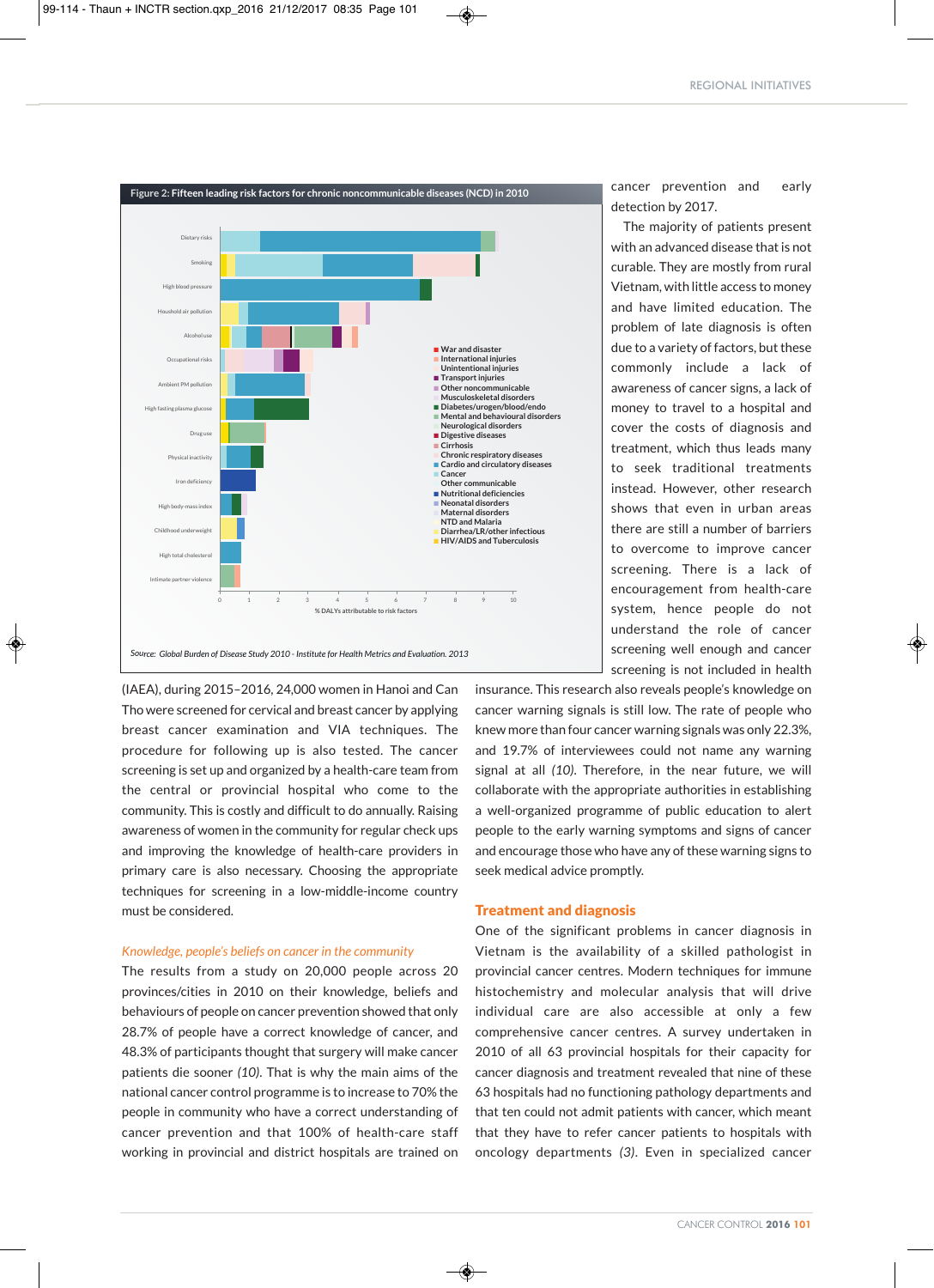#### REGIONAL INITIATIVES



◈

centres, accuracy and speed of pathology testing are still L challenges that may result in inappropriate treatment and delays in starting treatment.

In radiation, we have the basic techniques of treatment for cancer.We use regular linear machines for external radiation therapy with 3D-conformal radiation therapy techniques. There are 36 machines in the whole country. However, in some cancer centres, they still use the cobalt-60 external radiotherapy machines because they are not expensive. Intensity-Modulated Radiation Therapy (IMRT) was sparingly used in Vietnam.

There is limited access to radiotherapy in rural areas. Many provinces do not have access to any radiotherapy treatment facilities as these require financial investment, trained radiotherapy teams, equipment set-up and maintenance, protocols and quality control. For those cancer patients living in provinces without radiotherapy, their only **A** option is to travel to a central cancer centre to access treatment, but few patients from remote areas can afford the considerable expenses involved in treatment in a big city. Surgery and medical oncology are, like all other resources, more likely to be available in urban rather than rural areas.

Many training courses for upgrading knowledge on cancer diagnosis and treatment are regularly organized, but they are lacking on the academic curriculum for oncologists and especially for nurses. Recently, regulations from the Ministry of Health on professional licensing and continuous medical education (CME), gave guidance for specific treatment procedures that can improve the quality of treatment. However, monitoring and quality assurance of the diagnosis and treatment procedures must be developed in the future.

# Palliative care

As huge numbers of cancer patients are diagnosed at the advanced and incurable stage, palliative care for cancer patients in developing countries is critical. More than 70% of Vietnamese patients are at the late stage *(2)*. One can imagine that there is a huge need for palliative care and it is an urgent priority as well. However, palliative care for cancer patients is a relatively new cancer specialty in Vietnam, with the first palliative care department being established in 2000 at the National Cancer Hospital. There are only palliative care units in Ho Chi Minh City and three provincial hospitals. There is no hospice for cancer in Vietnam. This means that current palliative care services are inadequate for the demand in Vietnam.

At least 90% of Vietnamese patients die at home in their communes, however palliation of cancer is not provided at commune level *(13)*. Hence, developing commune-based palliative care is a high priority. The National Cancer Hospital has been active in training health-care staff in palliative care. We have conducted many courses for commune health workers and have sent palliative care doctors to work in provincial hospitals to teach palliative care, especially morphine use and psychosocial support.

In the past, palliative care patients had limited access to morphine. In 2008, the Ministry of Health issued new guidelines on opiates which means that morphine for pain has been made much more available. Based on revised Opioid Prescribing Regulations, doctors can now prescribe for a maximum of 30 days, instead of seven days, and the dose for a patient is determined by patient need. However, a study on opioid need and usage in 2008 showed that opioid need for patients dying from cancer per year was 126 kg of morphine, but opioid usage was 13.4 kg (about 10%). The authors conclude that oncologists did not prescribe enough morphine *(11)*.

These are the important achievements in palliative care over the last decade, but it remains challenging for the next decade. We need government investment and international advocacy in building an effective palliative care network as well as integration of palliative care into the health-care system.

# Cost of treatment

The other challenge is to develop evidence-based guidelines adapted for the situation in Vietnam, a low-middle-income country. The National Cancer Hospital published cancer diagnosis and treatment guidelines for all health-care levels (central, provincial and commune) in 2006. From here, these treatment guidelines have developed and been disseminated, cancer control training courses have been delivered at all levels of the health-care system to strengthen the diagnosis and treatment capabilities.

◈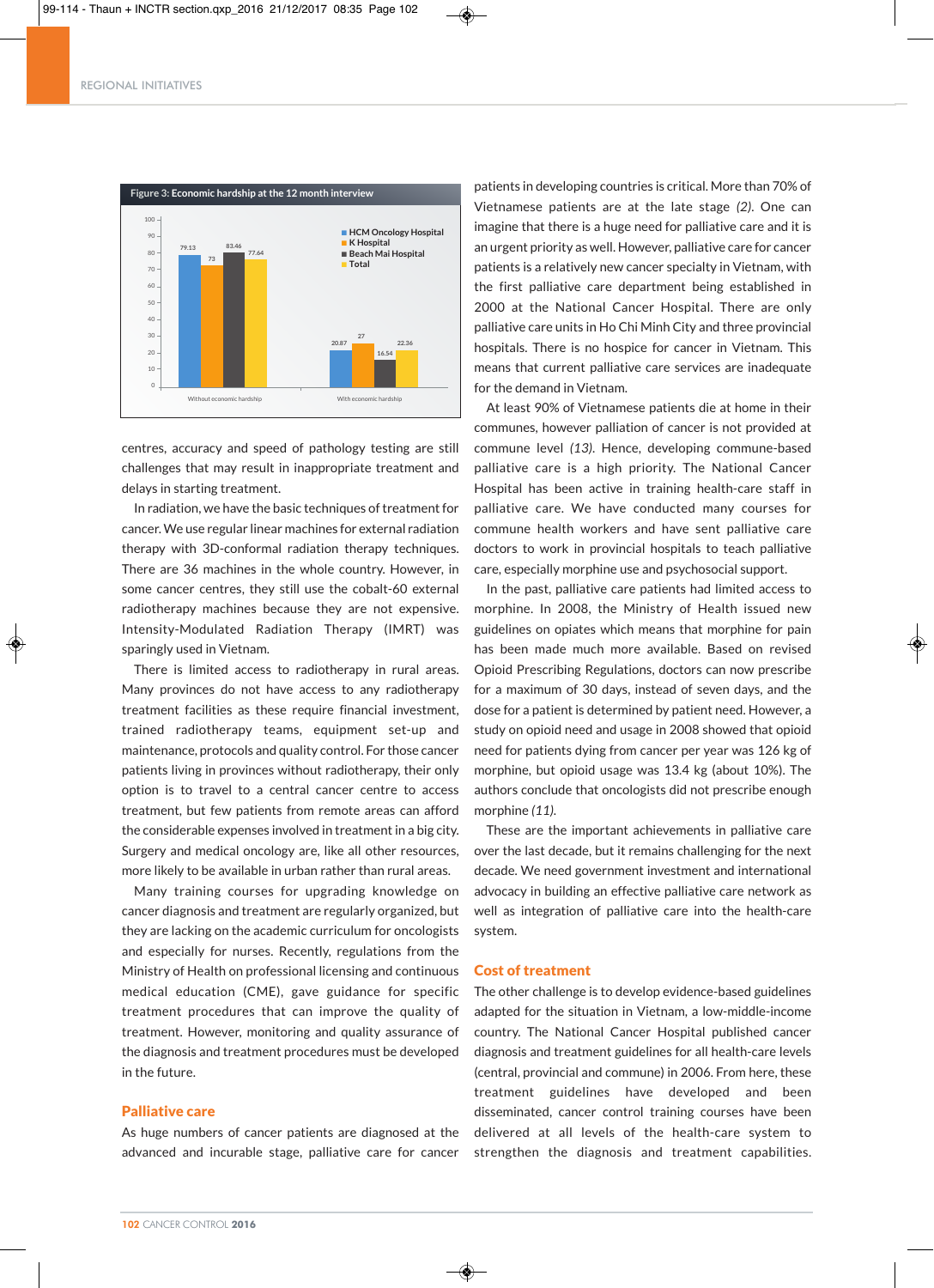| Table 1: Disease stage at diagnosis at the five biggest cancer hospitals |             |      |                      |      |       |
|--------------------------------------------------------------------------|-------------|------|----------------------|------|-------|
| <b>Site of cancer</b>                                                    | Stage I, II |      | <b>Stage III, IV</b> |      | Total |
|                                                                          | Cases       | %    | Cases                | %    |       |
|                                                                          |             |      |                      |      |       |
| <b>Breast</b>                                                            | 2.009       | 50.5 | 1.968                | 49.5 | 3,977 |
| Colorectum                                                               | 407         | 32.2 | 859                  | 67.8 | 1,266 |
| Cervical                                                                 | 439         | 46.0 | 515                  | 54.0 | 954   |
| Thyroid                                                                  | 377         | 31.5 | 819                  | 68.5 | 1,196 |
| Nasopharyn                                                               | 246         | 19.9 | 989                  | 80.1 | 1,235 |
| Lung                                                                     | 265         | 15.7 | 1.425                | 84.3 | 1,690 |
| Stomach                                                                  | 167         | 13.1 | 1,105                | 86.9 | 1,272 |
| Liver                                                                    | 147         | 12.2 | 1.055                | 87.8 | 1,202 |
| Lymphoma                                                                 | 226         | 34.5 | 429                  | 65.5 | 655   |
| Esophagus                                                                | 207         | 28.8 | 512                  | 71.2 | 719   |
| Other                                                                    | 1.019       | 20.0 | 4.077                | 80.0 | 5.096 |

However, more work needs to be carried out for optimal cost-effective cancer treatment. Twinning partnerships with other institutions from developed countries would help us to refine treatment protocols with the best possible therapies within the available resources, provide training programmes with quality curriculum and syllabi to train the next generation of health professionals. We have to merge the international guidelines and our own practices that are appropriate for Vietnamese patients.

In surgical oncology, the price of an operation in Vietnam is usually cheaper than in other countries in the world. A operation costs from US\$ 200 to US\$ 1,000 without prosthesis or high-tech equipment *(15)*. We have many surgeons who work in oncology, however they have not benefited from the same level of education at the surgical hospital or oncology hospital in each region of the country and the quality of surgery depends on the level and specialty of the hospital.

In medical oncology, the price of drugs in Vietnam is high for a lower-middle-income country. In 2011, Vietnam had the GDP per capita income of US\$ 2,052 *(13)*. In Vietnam, most chemotherapy agents are available, and this provides the principal treatments for cancer patients. Eighty to a hundred percent of chemotherapy is paid by government insurance (14). For all of the early cancers, we can supply the drugs for standard and radical therapy. However, only 30% of new cancer patients are at the early stage. Targeted therapy, molecular therapy and immunotherapy are very expensive and equal to 40–50 times of GDP per capita. There are very few patients, rich patients, who will be able to benenfit from these drugs.

Cancer is an expensive disease to treat and many patients cannot afford to pursue treatment. Health insurance does not cover all treatment fees, especially targeted drugs and

high-level technologies. Moreover, patients and their families have to pay for living expenses in big cities such as Hanoi and Ho Chi Minh City that are often expensive. Figure 3 shows 22.36% of cancer patient households (263/1176) suffered economic hardship at a 12-month interview *(15).*

The lack of affordability of treatment leads to quite high rates of treatment abandonment that result in seeking alternative or traditional treatments or patients not being admitted to hospital for treatment until the cancer is so late that they can only receive palliative care.

# National Cancer Control Network *Infrastructure*

Cancer control infrastructure in Vietnam is still limited although the development of a Cancer Control Network over 2011–2020 had been approved by the Ministry of Health. To date there are only three comprehensive cancer centres, and 45 oncology departments in general hospitals in the country. There are shortages of personnel, including oncologists and specialized cancer nurses, especially in rural areas. Oncology and palliative care training is often limited in medical schools, which means that doctors and nurses often have to train at the central cancer hospital without an official educational curriculum.

The National Cancer Control Plan (NCCP) was started in 2008 and aims to provide effective diagnosis and treatment. The goals are to build up the cancer workforce and infrastructure with improvements in the quantity and quality of medical staff in cancer control as well as cancer treatment facilities. For example, due to considerable investment, there has been a substantial increase in the number of radiotherapy machines in Vietnam from 28 teletherapy machines (15 Cobalt and 13 linear accelerators) in 2010 to 36 linear accelerators in 2015. This rapid increase in radiotherapy equipment available to treat patients with cancer has been paralleled by an increase in the number of radiation oncologists, oncology nurses and radiation therapists who operate the radiotherapy equipment. There were approximately 105 radiation oncologists, 49 medical physicists and 98 radiation therapists in 2010.Current data is not available, but there must be huge increase. However these increases in equipment and staff are probably only just keeping up with the increase in the cancer burden, so it is insufficient to meet demand.

# **Conclusion**

◈

In Vietnam, cancer is a health priority. The National Cancer